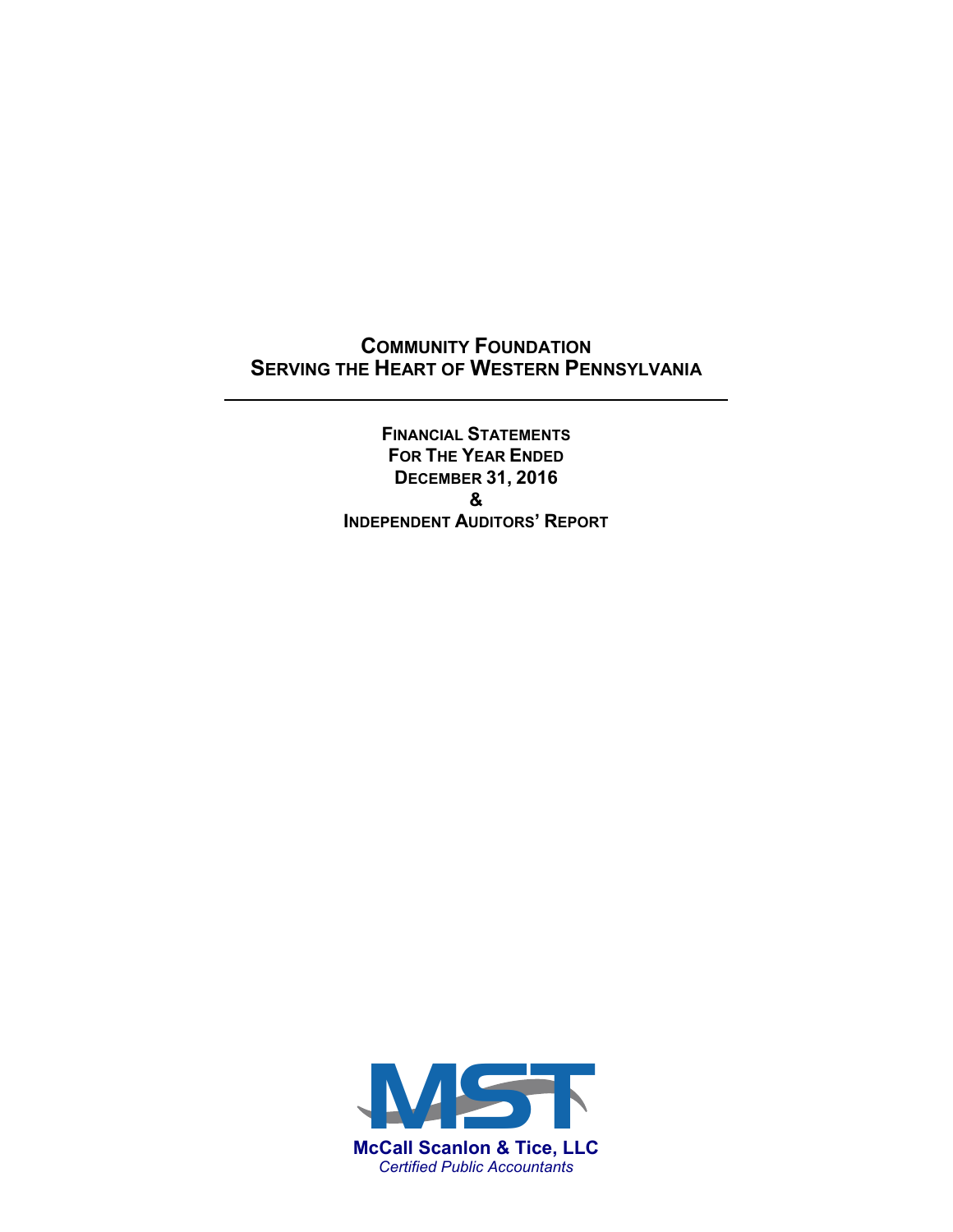# **TABLE OF CONTENTS**

|                              | <b>PAGE</b> |
|------------------------------|-------------|
|                              |             |
| <b>FINANCIAL STATEMENTS:</b> |             |
|                              |             |
|                              |             |
|                              |             |
|                              |             |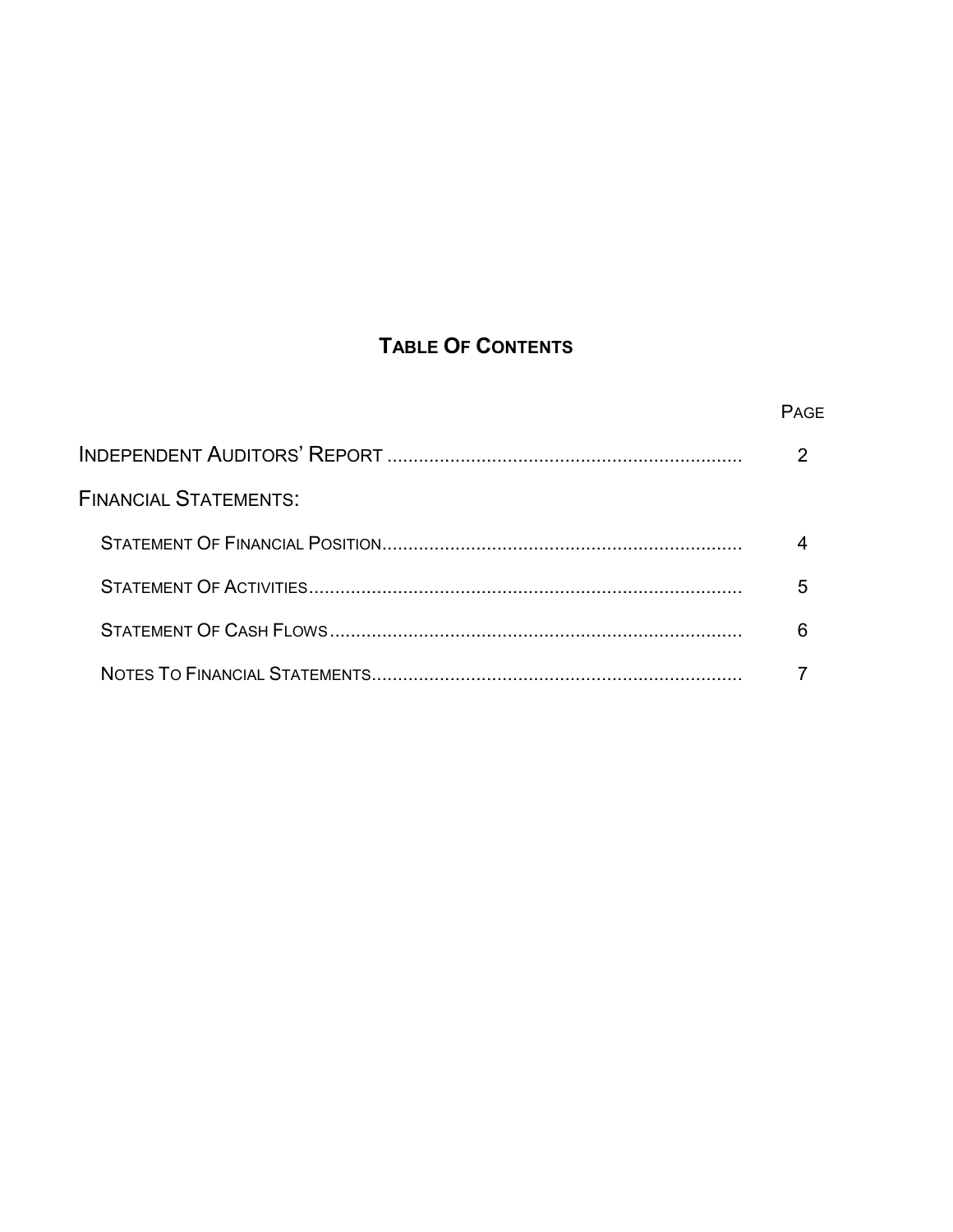

### **INDEPENDENT AUDITORS' REPORT**

To the Board of Directors of Community Foundation Serving the Heart of Western Pennsylvania:

We have audited the accompanying financial statements of the Community Foundation Serving the Heart of Western Pennsylvania (the "Foundation"), which comprise the statement of financial position as of December 31, 2016, and the related statements of activities and cash flows for the year then ended, and the related notes to the financial statements.

### **Management's Responsibility for the Financial Statements**

Management is responsible for the preparation and fair presentation of these financial statements in accordance with accounting principles generally accepted in the United States of America; this includes the design, implementation, and maintenance of internal control relevant to the preparation and fair presentation of financial statements that are free from material misstatement, whether due to fraud or error.

### **Auditors' Responsibility**

Our responsibility is to express an opinion on these financial statements based on our audit. We conducted our audit in accordance with auditing standards generally accepted in the United States of America. Those standards require that we plan and perform the audit to obtain reasonable assurance about whether the financial statements are free from material misstatement.

An audit involves performing procedures to obtain audit evidence about the amounts and disclosures in the financial statements. The procedures selected depend on the auditor's judgment, including the assessment of the risks of material misstatement of the financial statements, whether due to fraud or error. In making those risk assessments, the auditor considers internal control relevant to the entity's preparation and fair presentation of the financial statements in order to design audit procedures that are appropriate in the circumstances, but not for the purpose of expressing an opinion on the effectiveness of the entity's internal control. Accordingly, we express no such opinion. An audit also includes evaluating the appropriateness of accounting policies used and the reasonableness of significant accounting estimates made by management, as well as evaluating the overall presentation of the financial statements.

We believe that the audit evidence we have obtained is sufficient and appropriate to provide a basis for our audit opinion.

Members of the American and Pennsylvania Institutes of **Certified Public Accountants** 

11931 State Route 85, Suite G Kittanning, PA 16201 724.543.1135 Fax:724.919.8587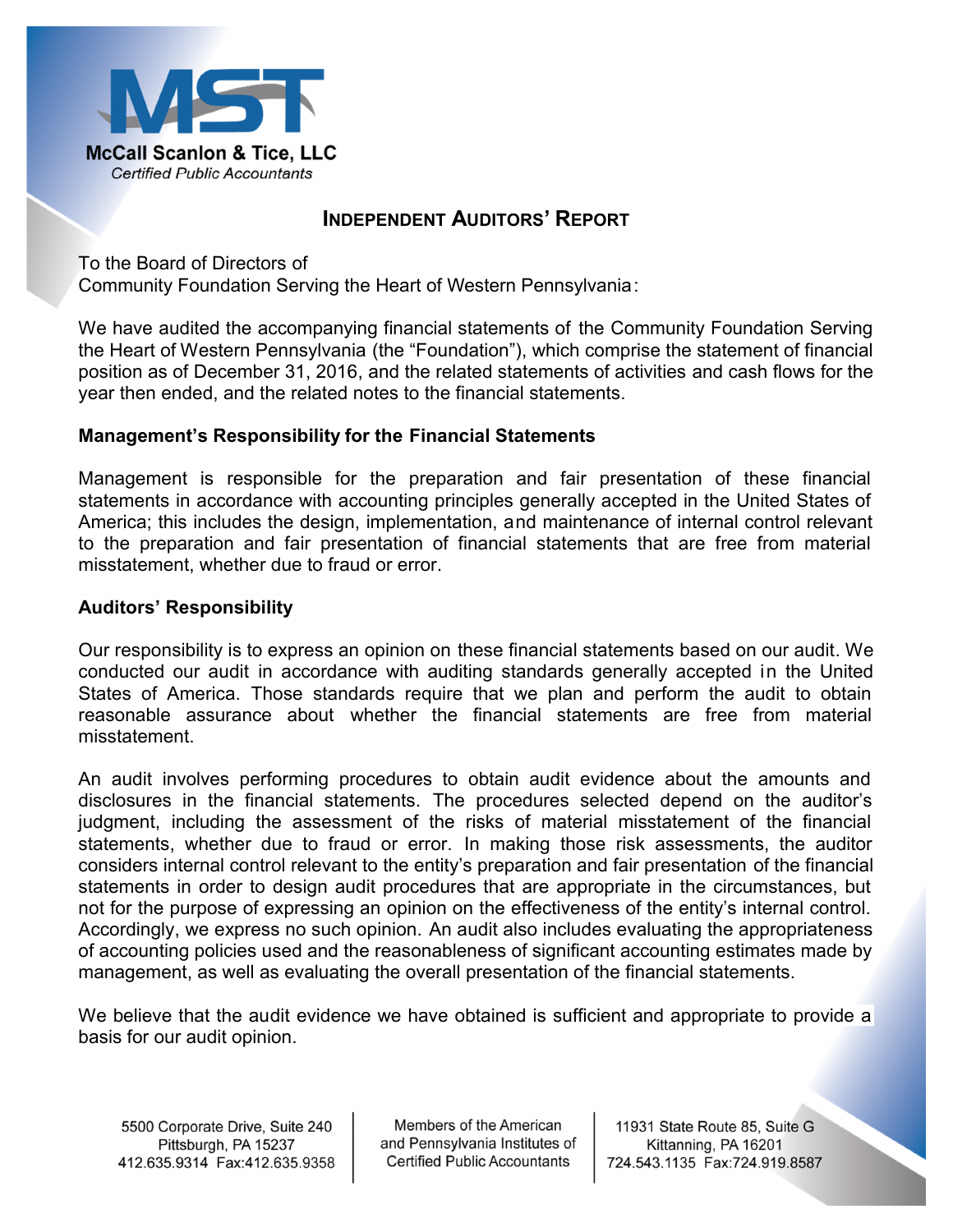## **Opinion**

In our opinion, the financial statements referred to above present fairly, in all material respects, the financial position of the Community Foundation Serving the Heart of Western Pennsylvania as of December 31, 2016, and the changes in its net assets and its cash flows for the year then ended in accordance with accounting principles generally accepted in the United States of America.

McCall Scanlon & Tice, LLC

Kittanning, Pennsylvania May 30, 2017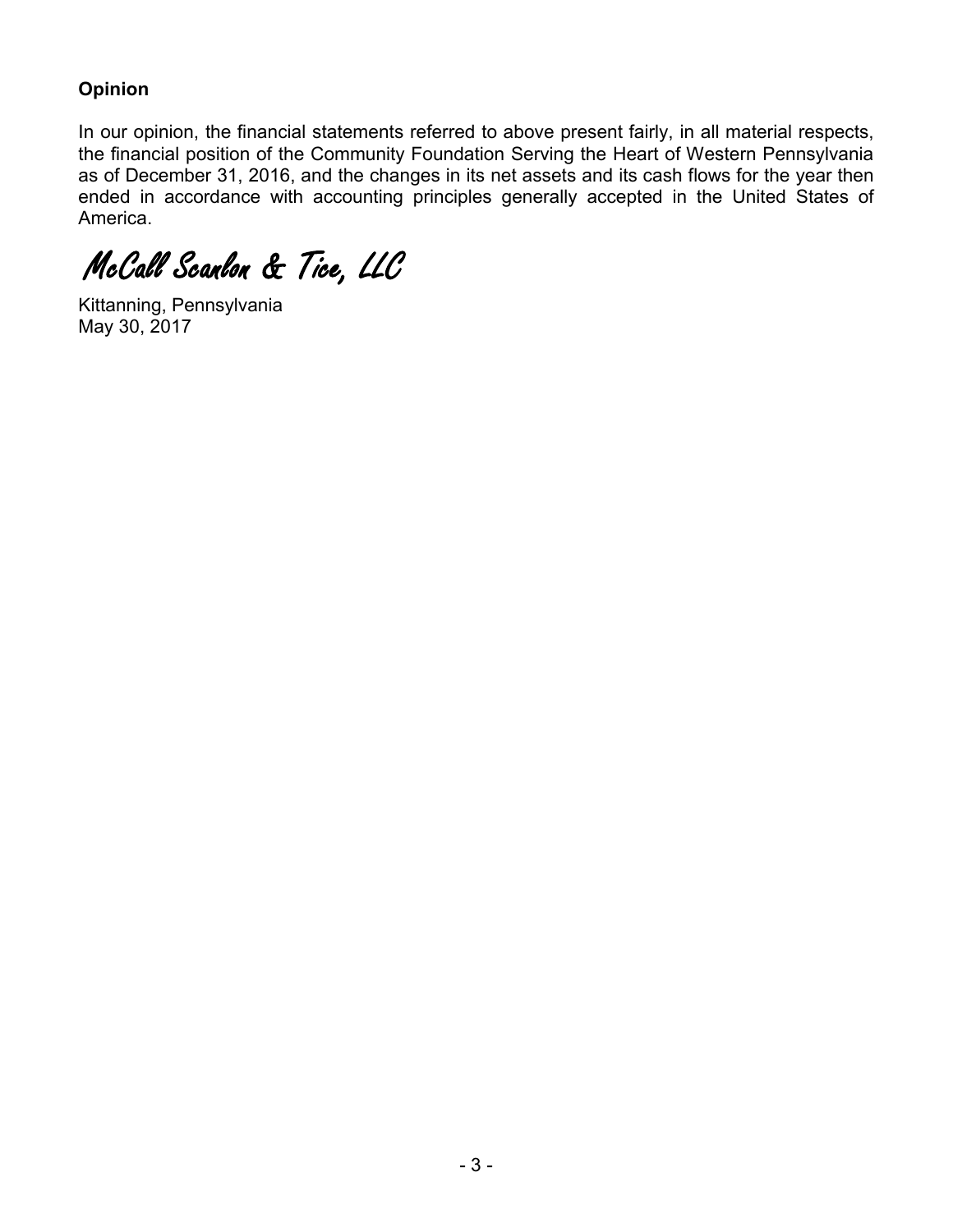# **COMMUNITY FOUNDATION SERVING THE HEART OF WESTERN PENNSYLVANIA**

### STATEMENT OF FINANCIAL POSITION DECEMBER 31, 2016

| <b>ASSETS</b>                                                                          |               |                                 |
|----------------------------------------------------------------------------------------|---------------|---------------------------------|
| <b>CURRENT ASSETS:</b><br>Cash<br><b>Restricted cash</b>                               | \$            | 21,997<br>191,952               |
| <b>Total cash</b>                                                                      |               | 213,949                         |
| Prepaid expenses                                                                       |               | 2,852                           |
| <b>Total current assets</b>                                                            |               | 216,801                         |
| <b>INVESTMENTS</b>                                                                     |               | 7,845,154                       |
| COMPUTER SOFTWARE, NET                                                                 |               | 21,667                          |
| <b>TOTAL</b>                                                                           | $\frac{1}{2}$ | 8,083,622                       |
| <b>LIABILITIES AND NET ASSETS</b>                                                      |               |                                 |
| <b>CURRENT LIABILITIES:</b><br>Funds payable<br>Grants payable<br>Scholarship payable  | \$            | 11,110<br>29,900<br>300         |
| <b>Total current liabilities</b>                                                       |               | 41,310                          |
| <b>NET ASSETS:</b><br>Unrestricted<br>Temporarily restricted:<br>Programs<br>Endowment |               | 428,751<br>180,842<br>7,432,719 |
| Total net assets                                                                       |               | 8,042,312                       |
| <b>TOTAL</b>                                                                           | \$            | 8,083,622                       |

See Notes to Financial Statements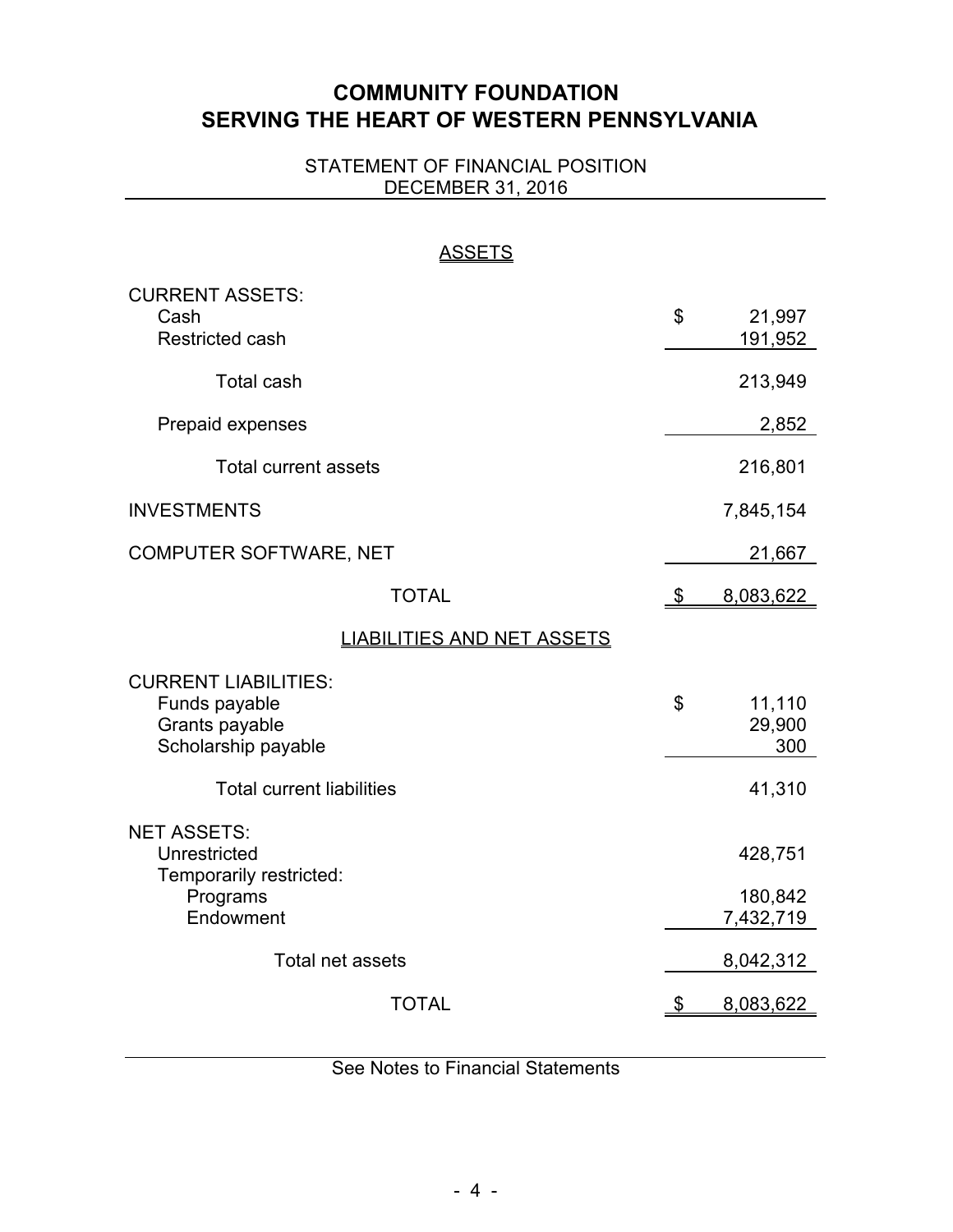#### **COMMUNITY FOUNDATION SERVING THE HEART OF WESTERN PENNSYLVANIA**

#### FOR THE YEAR ENDED DECEMBER 31, 2016 STATEMENT OF ACTIVITIES

|                                                                   |               |                   | <b>Temporarily Restricted</b> |                       |                      |
|-------------------------------------------------------------------|---------------|-------------------|-------------------------------|-----------------------|----------------------|
| REVENUES, GAINS AND OTHER SUPPORT:                                |               | Unrestricted      | Programs                      | Endowment             | Total                |
| Direct public support<br>Interest income                          | \$            | 50,966<br>748     | \$<br>178,034                 | \$<br>205,717         | \$<br>434,717<br>748 |
| Investment income (loss)<br>Net assets released from restrictions |               | 44.748<br>449,964 | (154, 188)                    | 468,434<br>(295, 776) | 513,182              |
| Total revenues, gains and other support                           |               | 546,426           | 23,846                        | 378,375               | 948,647              |
| <b>EXPENSES:</b>                                                  |               |                   |                               |                       |                      |
| Tuition Scholarship Program and grants to                         |               |                   |                               |                       |                      |
| charitable agencies                                               |               | 439,291           |                               |                       | 439,291              |
| Salaries and wages                                                |               | 110,475           |                               |                       | 110,475              |
| Special events and activities                                     |               | 6.759             |                               |                       | 6,759                |
| Office equipment and supplies                                     |               | 17,194            |                               |                       | 17,194               |
| Printing and publications                                         |               | 1,998             |                               |                       | 1,998                |
| Marketing                                                         |               | 3,427             |                               |                       | 3,427                |
| Rent                                                              |               | 5,434             |                               |                       | 5,434                |
| Telephone and internet                                            |               | 1,967             |                               |                       | 1,967                |
| <b>Utilities</b>                                                  |               | 3,506             |                               |                       | 3,506                |
| Taxes                                                             |               | 10,032            |                               |                       | 10,032               |
| Insurance                                                         |               | 3,128             |                               |                       | 3,128                |
| Postage                                                           |               | 1,909             |                               |                       | 1,909                |
| Employee benefits                                                 |               | 6,376             |                               |                       | 6,376                |
| Professional fees                                                 |               | 9,500             |                               |                       | 9,500                |
| Dues and subscriptions                                            |               | 1,337             |                               |                       | 1,337                |
| Travel/meals                                                      |               | 858               |                               |                       | 858                  |
| Payroll services                                                  |               | 1,440             |                               |                       | 1,440                |
| Education/training                                                |               | 373               |                               |                       | 373                  |
| Depreciation                                                      |               | 5,600             |                               |                       | 5,600                |
| Miscellaneous                                                     |               | 5,429             |                               |                       | 5,429                |
| Total expenses                                                    |               | 636,033           |                               |                       | 636,033              |
| INCREASE (DECREASE) IN NET ASSETS                                 |               | (89, 607)         | 23,846                        | 378,375               | 312,614              |
| NET ASSETS, BEGINNING OF YEAR                                     |               | 518,358           | 156,996                       | 7,054,344             | 7,729,698            |
| NET ASSETS, END OF YEAR                                           | $\frac{1}{2}$ | 428,751           | \$<br>180,842                 | \$7,432,719           | \$8,042,312          |

See Notes to Financial Statements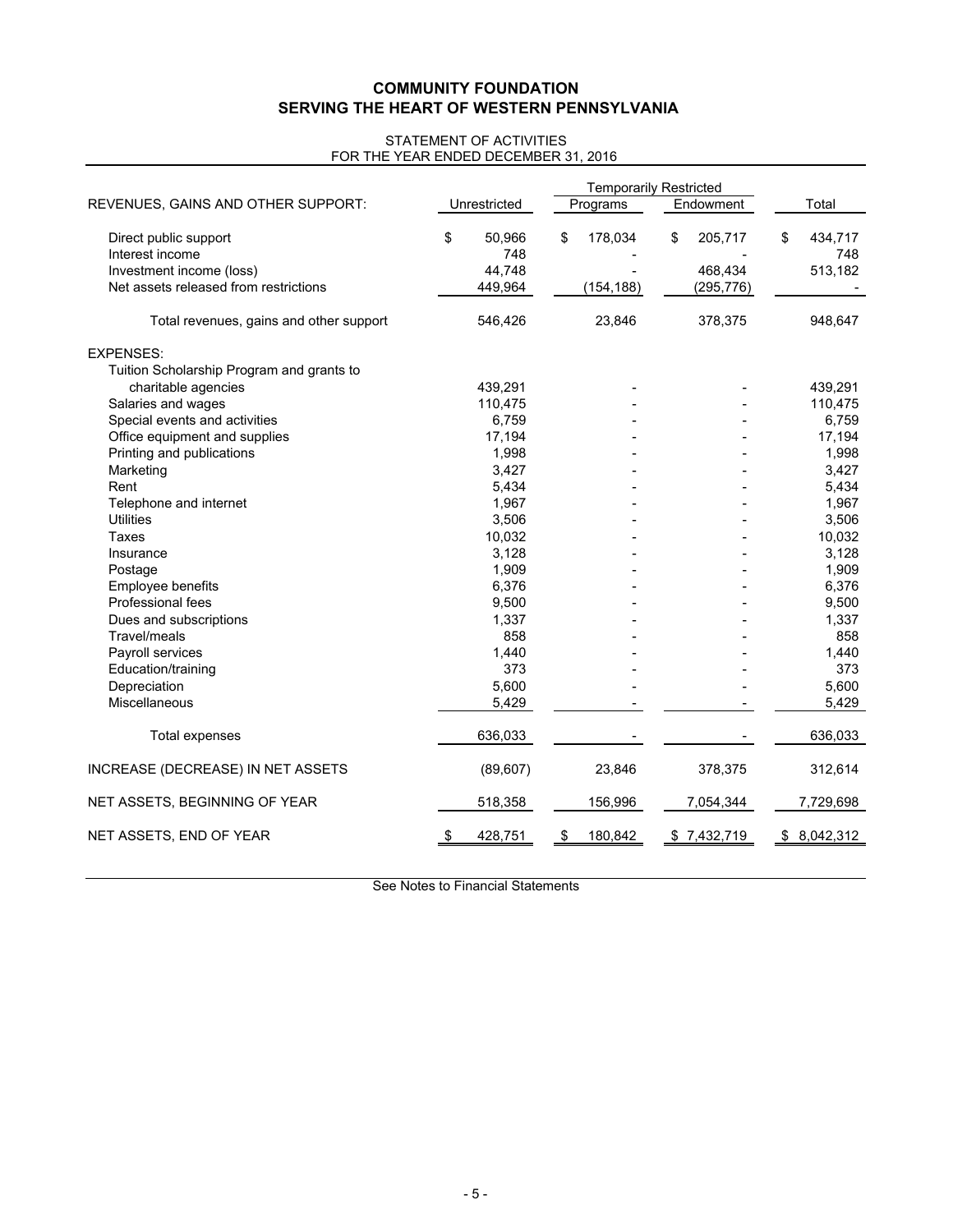## **COMMUNITY FOUNDATION SERVING THE HEART OF WESTERN PENNSYLVANIA**

### STATEMENT OF CASH FLOWS FOR THE YEAR ENDED DECEMBER 31, 2016

| <b>CASH FLOWS FROM OPERATING ACTIVITIES:</b><br>Increase (decrease) in net assets<br>Adjustments to reconcile increase (decrease) in net assets<br>to net cash provided by (used in) operating activities: | \$<br>312,614       |
|------------------------------------------------------------------------------------------------------------------------------------------------------------------------------------------------------------|---------------------|
| Contribution of noncash gifts                                                                                                                                                                              | (2,370)             |
| Net realized and unrealized (gains) losses on investments<br>Depreciation                                                                                                                                  | (256, 330)<br>5,600 |
| (Increase) decrease in,                                                                                                                                                                                    |                     |
| Prepaid expenses                                                                                                                                                                                           | (132)               |
| Increase (decrease) in:                                                                                                                                                                                    |                     |
| Funds payable                                                                                                                                                                                              | (9,641)             |
| Grants payable                                                                                                                                                                                             | (7,640)             |
| Scholarship payable                                                                                                                                                                                        | (2, 725)            |
| Net cash provided by (used in) operating activities                                                                                                                                                        | 39,376              |
| <b>CASH FLOWS FROM INVESTING ACTIVITIES:</b>                                                                                                                                                               |                     |
| Purchases of computer software                                                                                                                                                                             | (9,600)             |
| Purchases of investments                                                                                                                                                                                   | (418, 294)          |
| Proceeds from sales of investments                                                                                                                                                                         | 374,503             |
| Net cash provided by (used in) investing activities                                                                                                                                                        | (53, 391)           |
| NET INCREASE (DECREASE) IN CASH                                                                                                                                                                            | (14, 015)           |
| CASH, BEGINNING OF YEAR                                                                                                                                                                                    | 227,964             |
| CASH, END OF YEAR                                                                                                                                                                                          | \$<br>213,949       |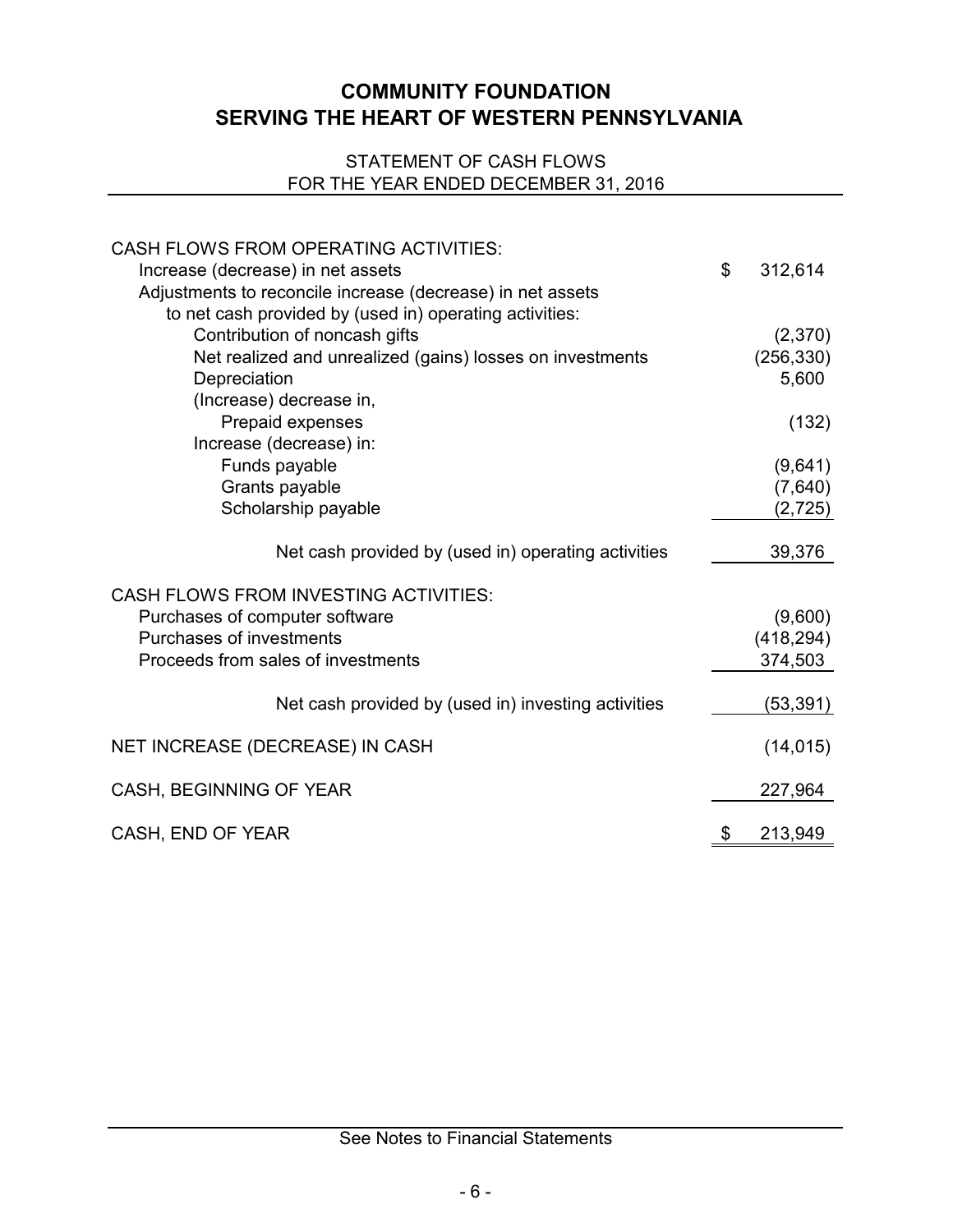# **COMMUNITY FOUNDATION SERVING THE HEART OF WESTERN PENNSYLVANIA**

### **NOTES TO FINANCIAL STATEMENTS**

### **1. NATURE OF OPERATIONS AND SUMMARY OF SIGNIFICANT ACCOUNTING POLICIES**

#### **NATURE OF OPERATIONS**

The Community Foundation Serving the Heart of Western Pennsylvania (the "Foundation"), formerly Armstrong County Community Foundation, is a nonprofit organization incorporated to meet the needs of individuals and charitable agencies within mid-Western Pennsylvania. Since inception, the Foundation has allowed donors and nonprofit organizations to work together to improve the quality of life in the area. The purpose of the Foundation is to develop, manage and distribute charitable funding to meet existing and changing community needs.

#### **BASIS OF ACCOUNTING**

The financial statements of the Foundation have been prepared on the accrual basis of accounting and, accordingly, report all significant receivables, payables, and other liabilities as prescribed by accounting principles generally accepted in the United States of America ("GAAP").

#### **FINANCIAL STATEMENT PRESENTATION**

The Foundation is required to report information regarding its financial position according to three classes of net assets: unrestricted, temporarily restricted, and permanently restricted.

Unrestricted net assets consist of resources available for the various programs and administration of the Foundation, which have not been restricted by a donor or grantor.

Temporarily restricted net assets consist of donor-restricted contributions. Amounts restricted by the donor or grantor for a particular purpose are reported as temporarily restricted net assets in the statement of financial position. When a donor restriction expires, that is, when a stipulated time restriction ends or a purpose restriction is accomplished, temporarily restricted net assets are reclassified to unrestricted net assets.

Permanently restricted net assets represent endowments which require that the principal be invested in perpetuity and only the income be used as designated by the donor. The Foundation did not have any permanently restricted net assets as of December 31, 2016.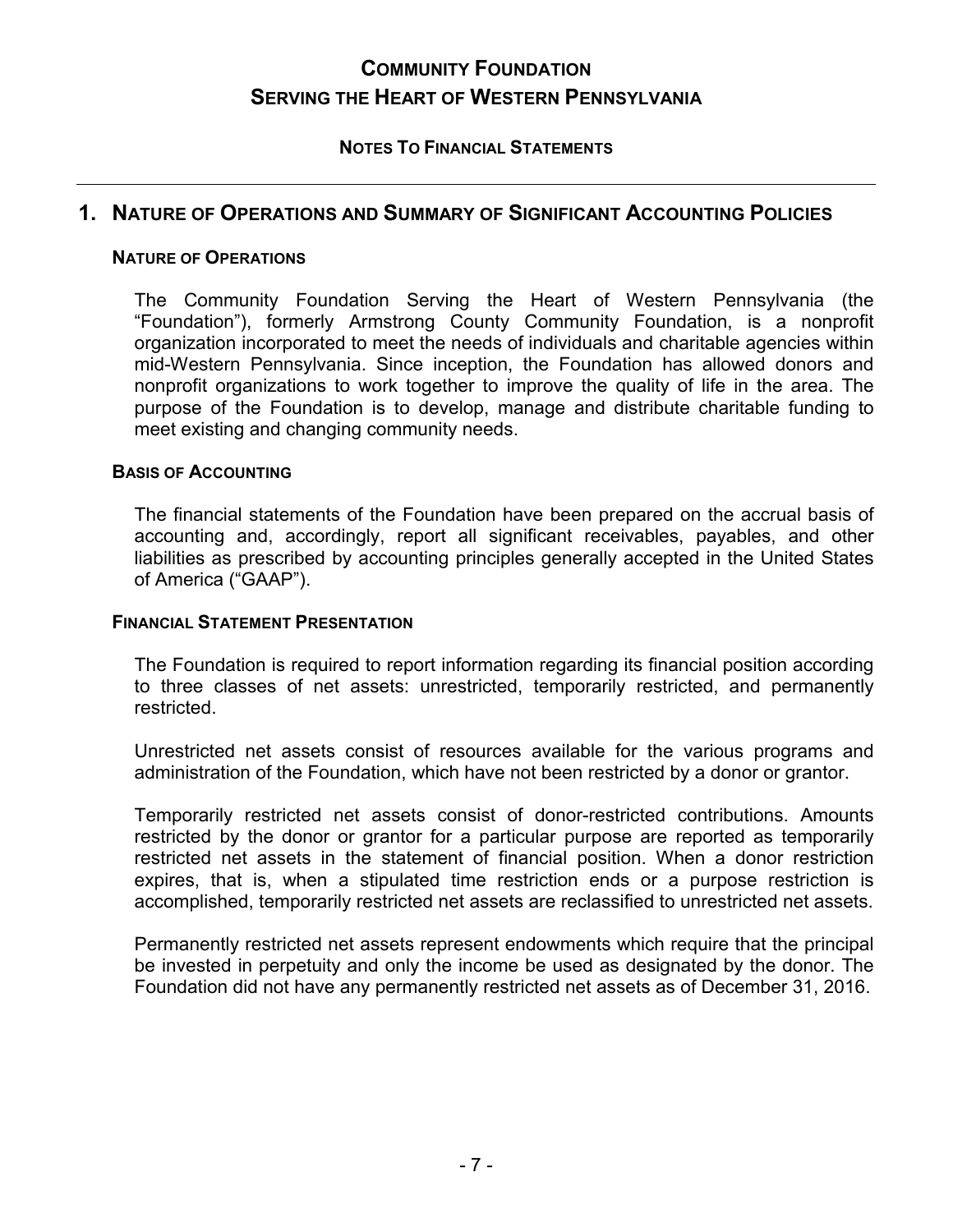#### **REVENUES AND OTHER SUPPORT**

Grants and other contributions of cash and other assets are reported as temporarily restricted support if they are received with donor stipulations that limit the use of the donated assets. When a donor restriction expires, that is, when a stipulated time restriction ends or purpose restriction is accomplished, temporarily restricted net assets are reclassified to unrestricted net assets and reported in the statement of activities as net assets released from restrictions. Contributions received with donor-imposed restrictions that are met in the same year in which the contributions are received are classified as unrestricted contributions.

Unconditional promises to give are recorded when the pledge is received. Unconditional promises to give due in the next year are reflected as current promises to give and are recorded at their net realizable value. Unconditional promises to give due in subsequent years are reflected as long-term promises to give and are recorded at the present value of their net realizable value, using risk-free interest rates applicable to the years in which the promises are received to discount the amounts. An allowance for uncollectible promises is provided based on management's evaluation of potential uncollectible promises receivable at year end. The Foundation had no unconditional promises to give as of December 31, 2016.

#### **INVESTMENTS**

Investments in marketable securities with readily determinable fair values and all investments in debt securities are recorded at fair value in the statement of financial position.

Although the Foundation's investments are invested in a variety of financial instruments managed by investment advisors, the fair values, reported in the statement of financial position, are subject to various market risks including changes in the equity markets, the interest rate environment, and economic conditions. Due to the level of risk associated with investment securities and the level of uncertainty related to changes in the fair value of investment securities, it is reasonably possible that the fair value of investments reported in the accompanying statement of financial position could change materially in the near term.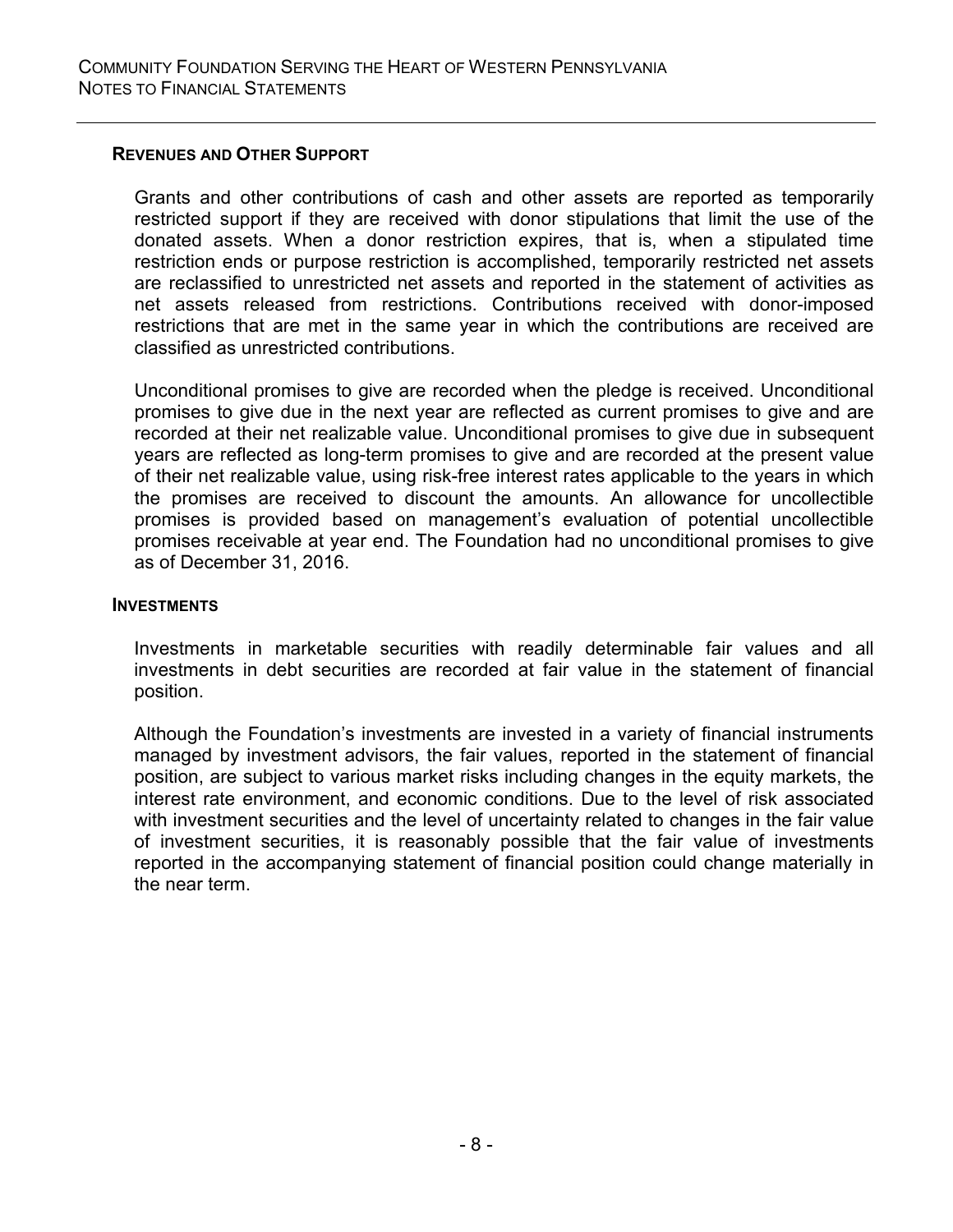### **FAIR VALUE MEASUREMENTS**

Accounting Standards require the Foundation to measure various assets and liabilities at fair value. Fair value is defined as the price that would be received to sell an asset or the price that would be paid to dispose of a liability in an orderly transaction between market participants at the measurement date. The framework for measuring fair value includes a hierarchy used to classify the inputs used in measuring fair value.

The hierarchy prioritizes the inputs used in determining valuations into three levels. The level in the fair value hierarchy within which the fair value measurement falls is determined based on the lowest level input that is significant to the fair value measurement. The levels of the fair value hierarchy are as follows:

Level 1 – Fair value is based on unadjusted quoted prices in active markets that are accessible to the Foundation for identical assets. These generally provide the most reliable evidence and are used to measure fair value whenever available.

Level 2 – Fair value is based on significant inputs, other than Level 1 inputs, that are observable either directly or indirectly for substantially the full term of the asset through corroboration with observable market data. Level 2 inputs include quoted market prices in active markets for similar assets, quoted market prices in markets that are not active for identical or similar assets, and other observable inputs.

Level 3 – Fair value would be based on significant unobservable inputs. Examples of valuation methodologies that would result in Level 3 classification include option pricing models, discounted cash flows, and other techniques.

#### **COMPUTER SOFTWARE**

Computer software purchased is recorded at cost. Depreciation is computed using the straight-line method over the estimated useful lives of the software.

#### **ENDOWMENT FUNDS**

Accounting Standards provide guidance on the net asset classification of donor-restricted endowment funds for a nonprofit organization that is subject to an enacted version of the Uniform Prudent Management of Institutional Funds Act of 2006 ("UPMIFA") and also improves disclosures about an organization's endowment funds (both donor restricted endowment funds and board designated endowment funds) whether or not the organization is subject to UPMIFA.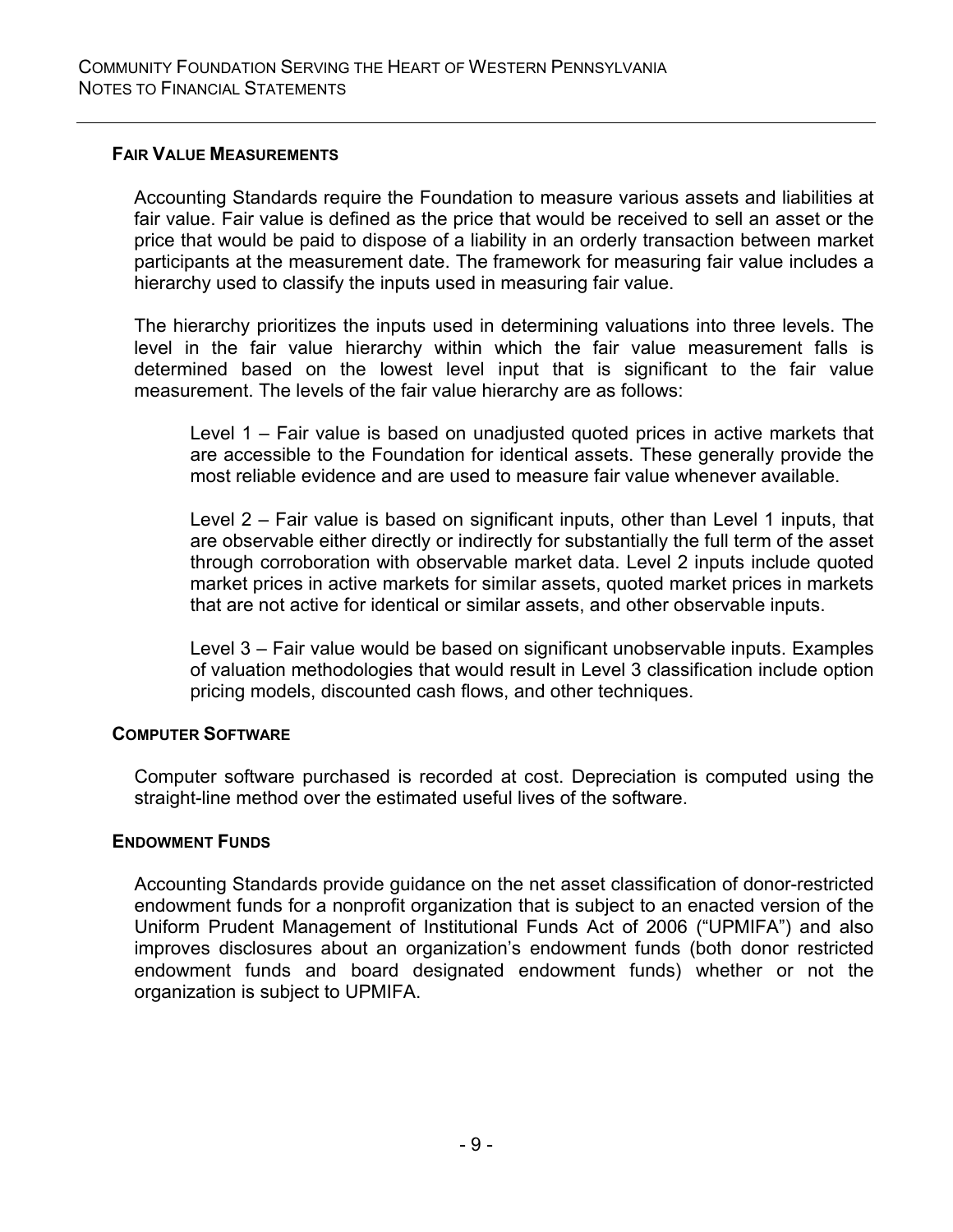The Commonwealth of Pennsylvania has not adopted UPMIFA. The Commonwealth of Pennsylvania has enacted Act 141 (the "Act"). The Act allows the Foundation to elect a "total return investment policy" in regard to its endowment. Income is defined by the Act to mean a fixed percentage of the "value of the assets" held by the Foundation, not less than 2% or more than 7%. The "value of the assets" for purposes of the Act, is the average fair value of the assets over a three-year period (or the average value of the assets over any shorter period in the cases of assets held less than three years). The Foundation adopted a total investment return policy with a spending policy of 5% of the three-year average fair value of the endowment's investments for 2016. This spending policy determines the funds available for grant making and administrative expenses. This calculation excludes funds where the spending policy would reduce the individual fund balances below its stipulated minimum.

The Foundation's investment objective is to maximize returns through a highly diversified portfolio of assets consisting of equity, fixed income and money market funds. The return objective of the Foundation is the desired annual payout, or spending policy, plus inflation plus growth. The Foundation maintains a prudent risk policy through its investment and the asset allocation policies that are consistent with its public nature and the position of the Foundation.

### **INCOME TAX STATUS**

The Foundation has been classified as a tax-exempt, nonprofit organization under Section 501(c)(3) of the Internal Revenue Code. Accordingly, no provision for federal and state income taxes is required. In general, the Foundation's tax positions for open tax years remain subject to examination by the tax authorities in the jurisdictions in which the Foundation operates.

#### **USE OF ESTIMATES**

The preparation of the financial statements in conformity with accounting principles generally accepted in the United States of America requires management to make estimates and assumptions that affect the reported amounts of assets and liabilities and disclosures of contingent assets and liabilities at the date of the financial statements and the reported amounts of revenues and expenses during the reporting period. Actual results could differ from those estimates.

#### **ADVERTISING**

Advertising costs are expensed as incurred. Advertising expense was \$888 for the year ended December 31, 2016.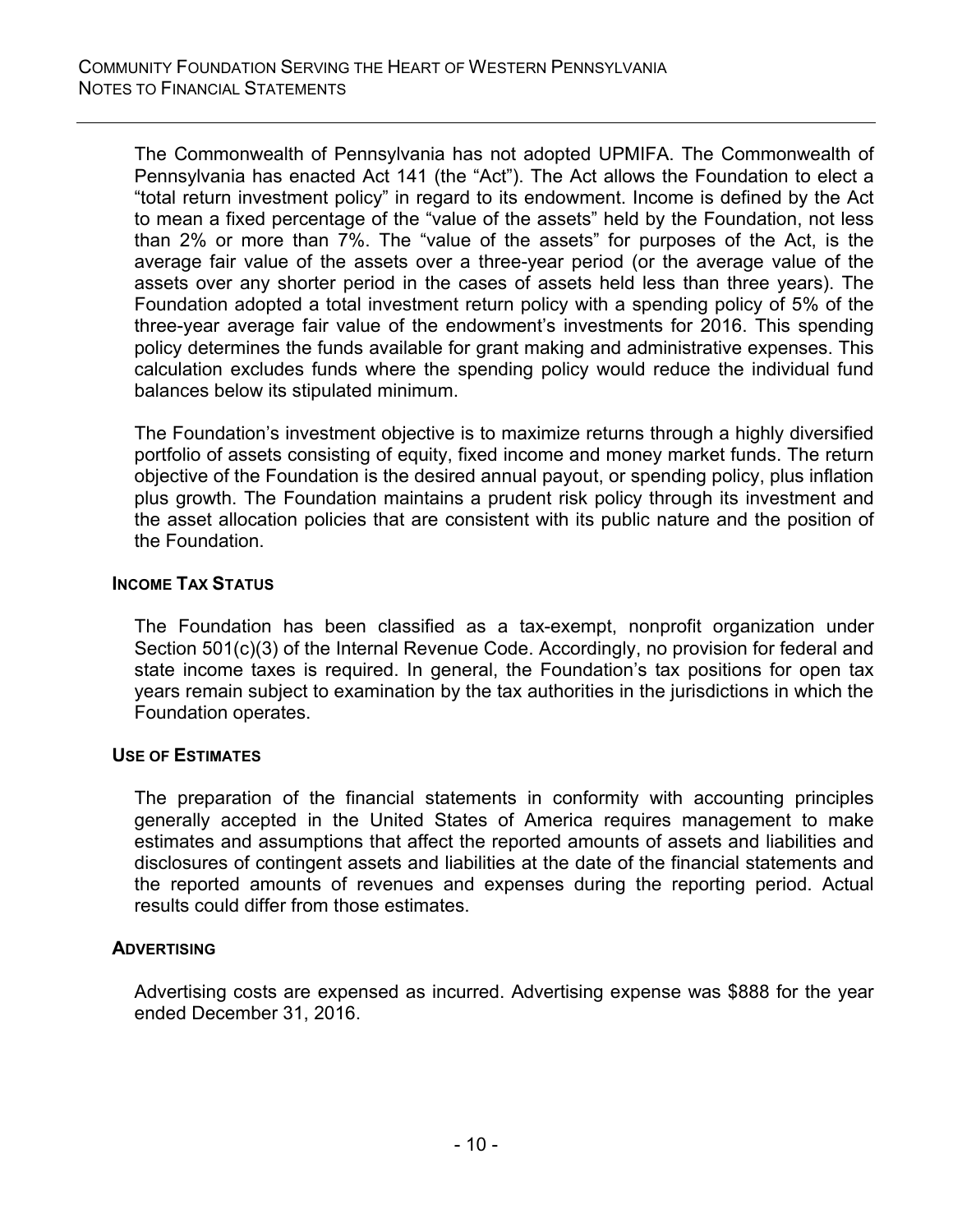### **SUBSEQUENT EVENTS**

In preparing these financial statements, the Foundation has evaluated events and transactions for potential recognition or disclosure through May 30, 2017, the date the financial statements were available to be issued.

## **2. INVESTMENTS**

Investments are measured at fair value using level 1 inputs and consist of the following at December 31, 2016:

| Money market funds                | \$<br>119,864 |
|-----------------------------------|---------------|
| <b>Corporate/Government Bonds</b> | 29,875        |
| Mutual Funds:                     |               |
| Growth                            | 869,473       |
| Growth & Income                   | 4,303,026     |
| <b>Income</b>                     | 1,686,247     |
| Aggressive Income                 | 359,122       |
| Aggressive                        | 477,547       |
|                                   |               |
| Total                             | 7,845,154     |

The Foundation does not have any investments measured using level 2 or 3 inputs.

Investment income (loss) is comprised of the following for the year ended December 31, 2016:

| Dividends and interest income                | \$<br>307,887 |
|----------------------------------------------|---------------|
| Net unrealized gain (loss) on<br>investments | 287,116       |
| Net realized gain (loss) on                  |               |
| investments                                  | (30, 786)     |
| Investment fees                              | (51,035)      |
|                                              |               |
|                                              | 513,182       |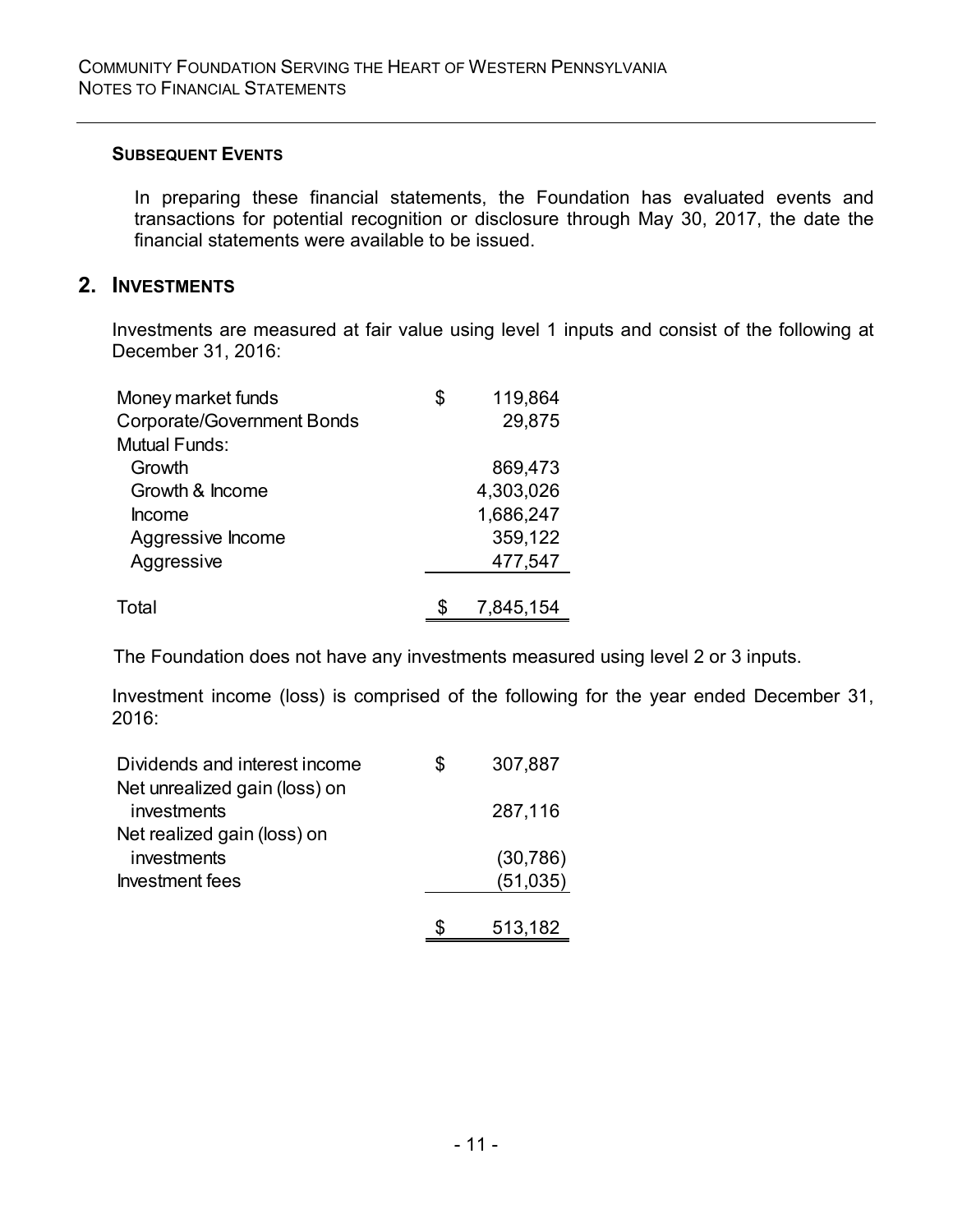## **3. TEMPORARILY RESTRICTED NET ASSETS**

Temporarily restricted net assets have been restricted by donors for the following purposes at December 31, 2016:

|                                                                                      | Programs                         | Endowment                                                     |
|--------------------------------------------------------------------------------------|----------------------------------|---------------------------------------------------------------|
| Administration<br>Organizational<br>Scholarship<br>Donor advised<br>Donor designated | \$<br>5,011<br>175,831<br>11,110 | \$<br>356,703<br>940,636<br>1,348,369<br>4,419,584<br>397,627 |
| Total                                                                                | 191,952                          | 7,462,919                                                     |
| Less payables                                                                        | (11, 110)                        | (30,200)                                                      |
| Total                                                                                | \$<br>180,842                    | \$<br>7,432,719                                               |

### **4. ENDOWMENT NET ASSETS**

The Foundation's endowment consists of various investment funds established for a variety of purposes. Its endowment includes donor-restricted endowment funds. As required by GAAP, net assets associated with endowment funds are classified and reported based on the existence or absence of donor-imposed restrictions.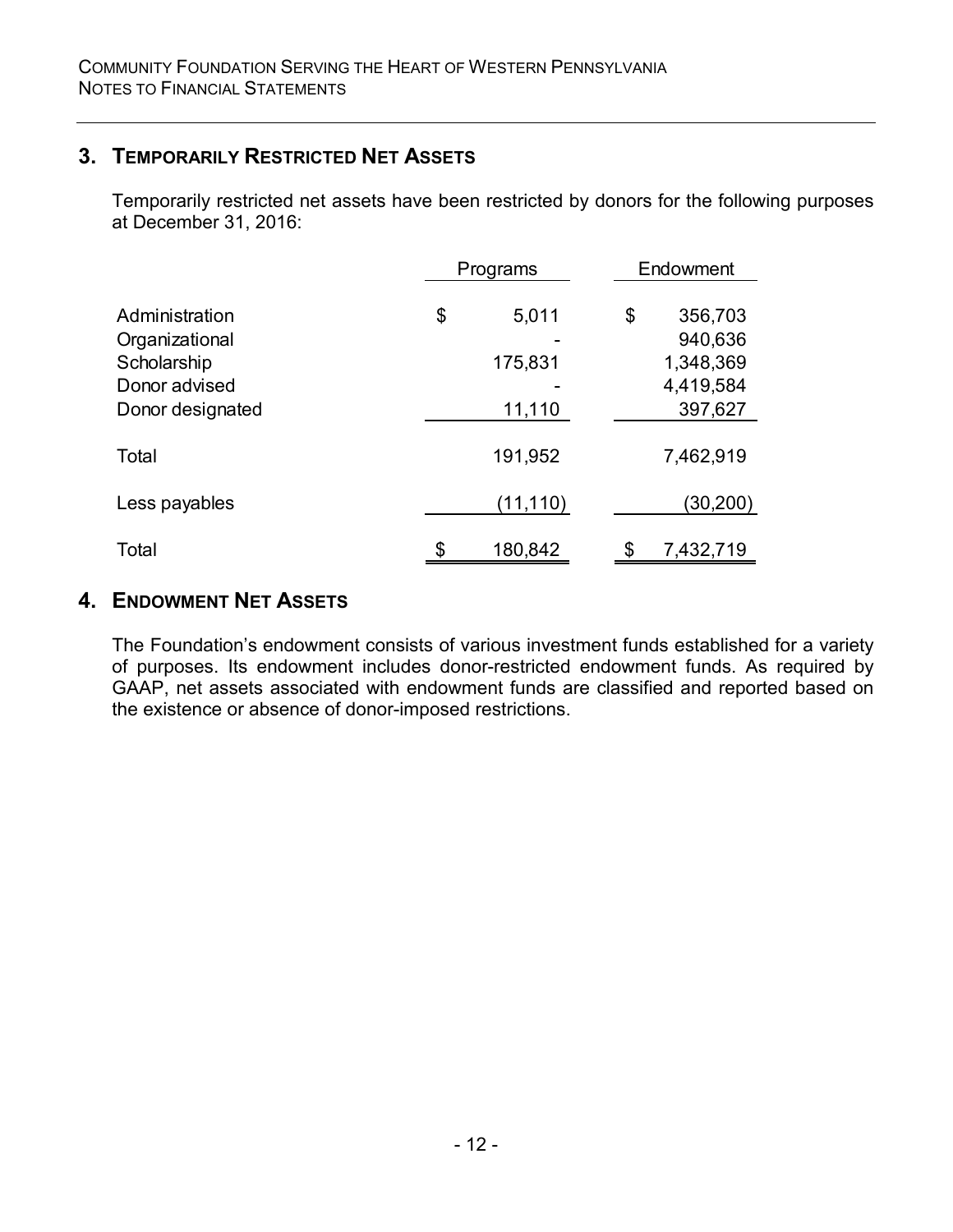The Foundation's endowment-related activity during the year ended December 31, 2016 is as follows:

|                                                                                                                                       | Temporarily<br><b>Restricted</b> |                                                          |  |
|---------------------------------------------------------------------------------------------------------------------------------------|----------------------------------|----------------------------------------------------------|--|
| <b>Beginning</b><br>Endowment net assets                                                                                              | \$                               | 7,054,344                                                |  |
| Contributions<br>Income on investments<br><b>Expenses</b><br>Net assets released from restrictions<br>Net appreciation in investments |                                  | 205,717<br>286,035<br>(51, 805)<br>(295, 776)<br>234,204 |  |
| Change in endowment net assets                                                                                                        |                                  | 378,375                                                  |  |
| Ending<br>Endowment net assets                                                                                                        |                                  | 7,432,719                                                |  |

Included in net assets released from restrictions is \$78,449 or a 1% internal fee charged for management of the endowment funds. The fees are transferred to unrestricted to help offset expenses of the Foundation. The Foundation has no unrestricted or permanently restricted endowment funds.

## **5. FUNDS PAYABLE**

As a party to agreements with local nonprofit organizations, the Foundation serves as an administrator for funds.

The Foundation accepts grants and donations on behalf of the nonprofit organizations, and disburses funds for approved expenses as directed by the nonprofit organizations.